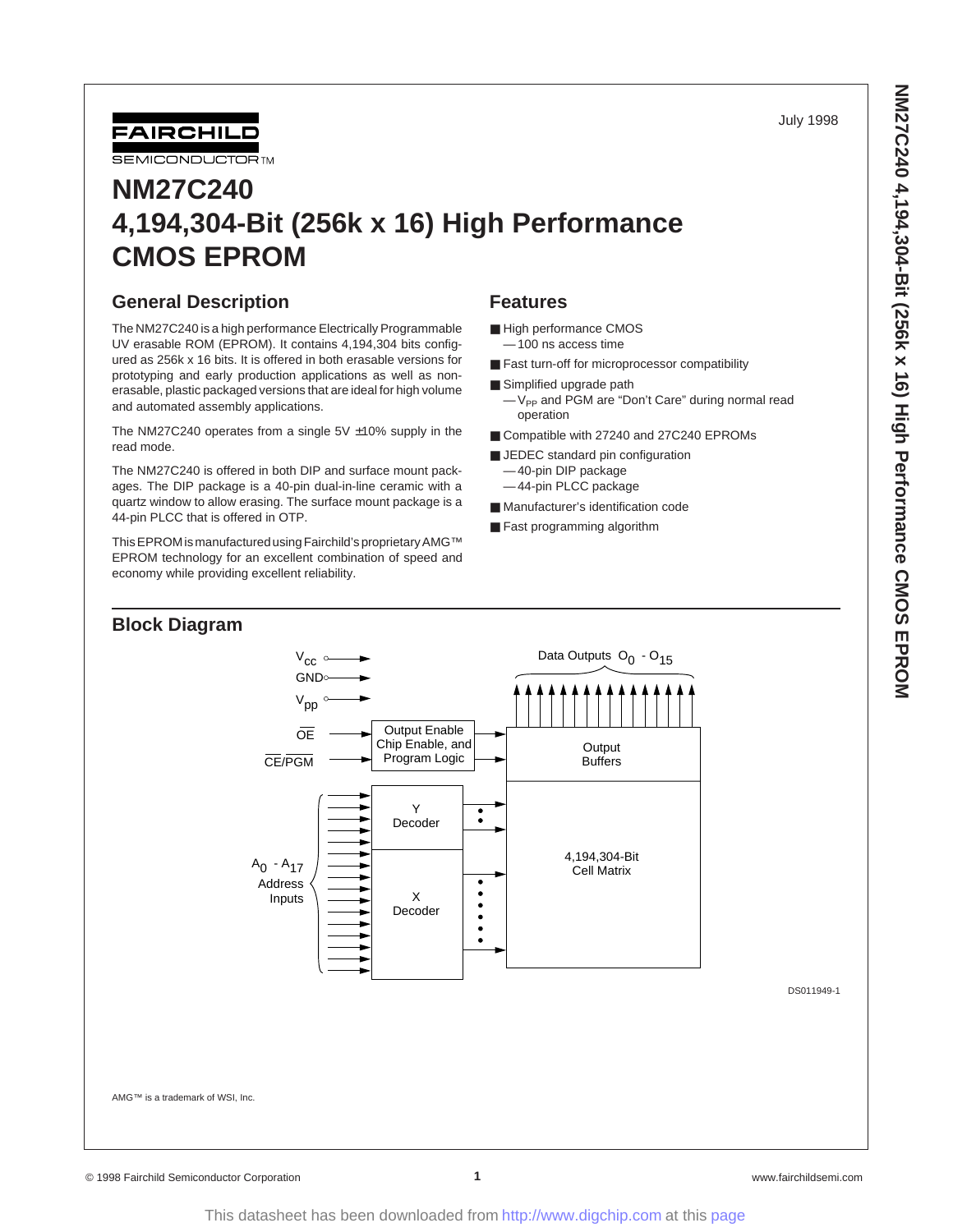## **Connection Diagrams**

| 27C280                                                                                                                                                                                                                                                                | 27C220                                                                                                                                                                                                                                                              | 27C210                                                                                                                                                                                                                                                     | <b>DIP</b><br><b>NM27C240</b>                                                                                                                                                                                                                                                                                                                                                                                                                                                                                                                                            |                                                                                                                                                                                                                                                                                                                                                                                                                                  | 27C210                                                                                                                                                                                                                                                    | 27C220                                                                                                                                                                                                                                                       | 27C280                                                                                                                                                                                                                                            |
|-----------------------------------------------------------------------------------------------------------------------------------------------------------------------------------------------------------------------------------------------------------------------|---------------------------------------------------------------------------------------------------------------------------------------------------------------------------------------------------------------------------------------------------------------------|------------------------------------------------------------------------------------------------------------------------------------------------------------------------------------------------------------------------------------------------------------|--------------------------------------------------------------------------------------------------------------------------------------------------------------------------------------------------------------------------------------------------------------------------------------------------------------------------------------------------------------------------------------------------------------------------------------------------------------------------------------------------------------------------------------------------------------------------|----------------------------------------------------------------------------------------------------------------------------------------------------------------------------------------------------------------------------------------------------------------------------------------------------------------------------------------------------------------------------------------------------------------------------------|-----------------------------------------------------------------------------------------------------------------------------------------------------------------------------------------------------------------------------------------------------------|--------------------------------------------------------------------------------------------------------------------------------------------------------------------------------------------------------------------------------------------------------------|---------------------------------------------------------------------------------------------------------------------------------------------------------------------------------------------------------------------------------------------------|
| $A_{18}$<br>CE/PGM<br>$O_{15}$<br>$O_{14}$<br>$O_{13}$<br>$O_{12}$<br>$O_{11}$<br>$O_{10}$<br>$O_g$<br>$O_8$<br><b>GND</b><br>O <sub>7</sub><br>$O_6$<br>O <sub>5</sub><br>$O_4$<br>$O_3$<br>O <sub>2</sub><br>O <sub>1</sub><br>O <sub>0</sub><br>OE/V <sub>PP</sub> | <b>XXV<sub>PP</sub></b><br>CΕ<br>$O_{15}$<br>$O_{14}$<br>$O_{13}$<br>$O_{12}$<br>$O_{11}$<br>$O_{10}$<br>O <sub>9</sub><br>$O_8$<br><b>GND</b><br>O <sub>7</sub><br>$O_6$<br>O <sub>5</sub><br>$O_4$<br>$O_3$<br>O <sub>2</sub><br>O <sub>1</sub><br>$rac{O_0}{OE}$ | <b>XXV<sub>PP</sub></b><br>CΕ<br>$O_{15}$<br>$O_{14}$<br>$O_{13}$<br>$O_{12}$<br>$O_{11}$<br>$O_{10}$<br>$O_g$<br>$O_8$<br><b>GND</b><br>O <sub>7</sub><br>$O_6$<br>O <sub>5</sub><br>$O_4$<br>$O_3$<br>O <sub>2</sub><br>O <sub>1</sub><br>$rac{O_0}{OE}$ | XX/V <sub>PP</sub><br>$40 \vert p$<br>CE/PGM □<br>$\overline{2}$<br>39<br>3<br>38<br>$O_{15}$<br>37<br>4<br>$O_{14}$<br>5<br>36<br>$O_{13}$<br>6<br>35<br>$O_{12}$<br>34<br>$O_{11}$<br>8<br>33<br>$O_{10}$<br>9<br>32<br>$O_9 \cup$<br>10<br>31<br>$O_8 \Box$<br>$\n  A9\n$<br>11<br>GND <sup>C</sup><br>30<br>12<br>$O_7$<br>29<br>13<br>28<br>$O_6 \Box$<br>$\mathsf{A}_{7}$<br>14<br>27<br>$O_5$<br>15<br>26<br>$O_4$<br>PA <sub>5</sub><br>16<br>25<br>$O_3$<br>17<br>24<br>$O_2$<br>Þ<br>18<br>23<br>$O_1$<br>Þ<br>19<br>$O_Q \Box$<br>22<br>Р<br>OĒ ⊏<br>20<br>21 | $V_{CC}$<br>$A_{17}$<br>$PA_{15}$<br>$\overline{\phantom{a}}$ $\overline{\phantom{a}}$ $\overline{\phantom{a}}$ $\overline{\phantom{a}}$ $\overline{\phantom{a}}$ $\overline{\phantom{a}}$<br>$A_{13}$<br>$A_{12}$<br>$A_{11}$<br>$A_{10}$<br>$\overline{P}$ GND<br>$\overline{\mathsf{P}}$ A <sub>8</sub><br>$\overline{P}$ A <sub>6</sub><br>$\mathsf{h}_{\mathsf{A}_4}$<br>$A_3$<br>A <sub>2</sub><br>A <sub>1</sub><br>$A_0$ | $V_{\rm CC}$<br>XX/PGM<br><b>NC</b><br>$A_{15}$<br>$A_{14}$<br>$A_{13}$<br>$A_{12}$<br>$A_{11}$<br>$A_{10}$<br>A <sub>9</sub><br><b>GND</b><br>$A_8$<br>$A_7$<br>$A_6$<br>$A_{5}$<br>$A_4$<br>$A_3$<br>A <sub>2</sub><br>A <sub>1</sub><br>A <sub>0</sub> | $V_{\rm CC}$<br><b>PGM</b><br>$A_{16}$<br>$A_{15}$<br>$A_{14}$<br>$A_{13}$<br>$A_{12}$<br>$A_{11}$<br>$A_{10}$<br>A <sub>9</sub><br><b>GND</b><br>$A_8$<br>A <sub>7</sub><br>$A_6$<br>$A_{5}$<br>$A_4$<br>$A_3$<br>A <sub>2</sub><br>$A_1$<br>A <sub>0</sub> | $V_{\rm CC}$<br>$A_{17}$<br>$A_{16}$<br>$A_{15}$<br>$A_{14}$<br>$A_{13}$<br>$A_{12}$<br>$A_{11}$<br>$A_{10}$<br>A <sub>9</sub><br><b>GND</b><br>$A_8$<br>$A_7$<br>$A_6$<br>$A_{5}$<br>$A_4$<br>$A_3$<br>A <sub>2</sub><br>$A_1$<br>A <sub>0</sub> |

**DIP PIN CONFIGURATIONS**

DS011949-2

**Note:** Compatible EPROM pin configurations are shown in the blocks adjacent to the NM27C240 pins.

## **Commercial Temperature Range**

(0°C to +70°C)  $V_{CC} = 5V \pm 10\%$ 

| Parameter/Order Number | <b>Access Time (ns)</b> |
|------------------------|-------------------------|
| NM27C240 Q. V. N 100   | 100                     |
| NM27C240 Q. V. N 120   | 120                     |
| NM27C240 Q. V. N 150   | 150                     |

**Note:** Surface mount PLCC package available for commercial and extended temperature ranges only.

Package types: NM27C240 Q, V, N XXX

Q = Quartz-Windowed Ceramic DIP Package

V = PLCC Package

N = Plastic DIP Package

• All packages conform to JEDEC standard.

• All versions are guaranteed to function in slower applications.

## **Pin Names**

| $A0 - A15$   | Addresses                |
|--------------|--------------------------|
| CE/PGM       | Chip Enable/Program      |
| OE.          | <b>Output Enable</b>     |
| $O_0 - O_15$ | Outputs                  |
| XX.          | Don't Care (During Read) |
| NC.          | No Connect               |

## **Extended Temperature Range**

(-40 $\degree$  to +85 $\degree$ C) V<sub>CC</sub> = 5V ±10%

| Parameter/Order Number   Access Time (ns) |     |
|-------------------------------------------|-----|
| NM27C240 QE, VE, NE 120                   | 120 |
| NM27C240 QE, VE, NE 150                   | 150 |



## **PLCC Pin Configuration**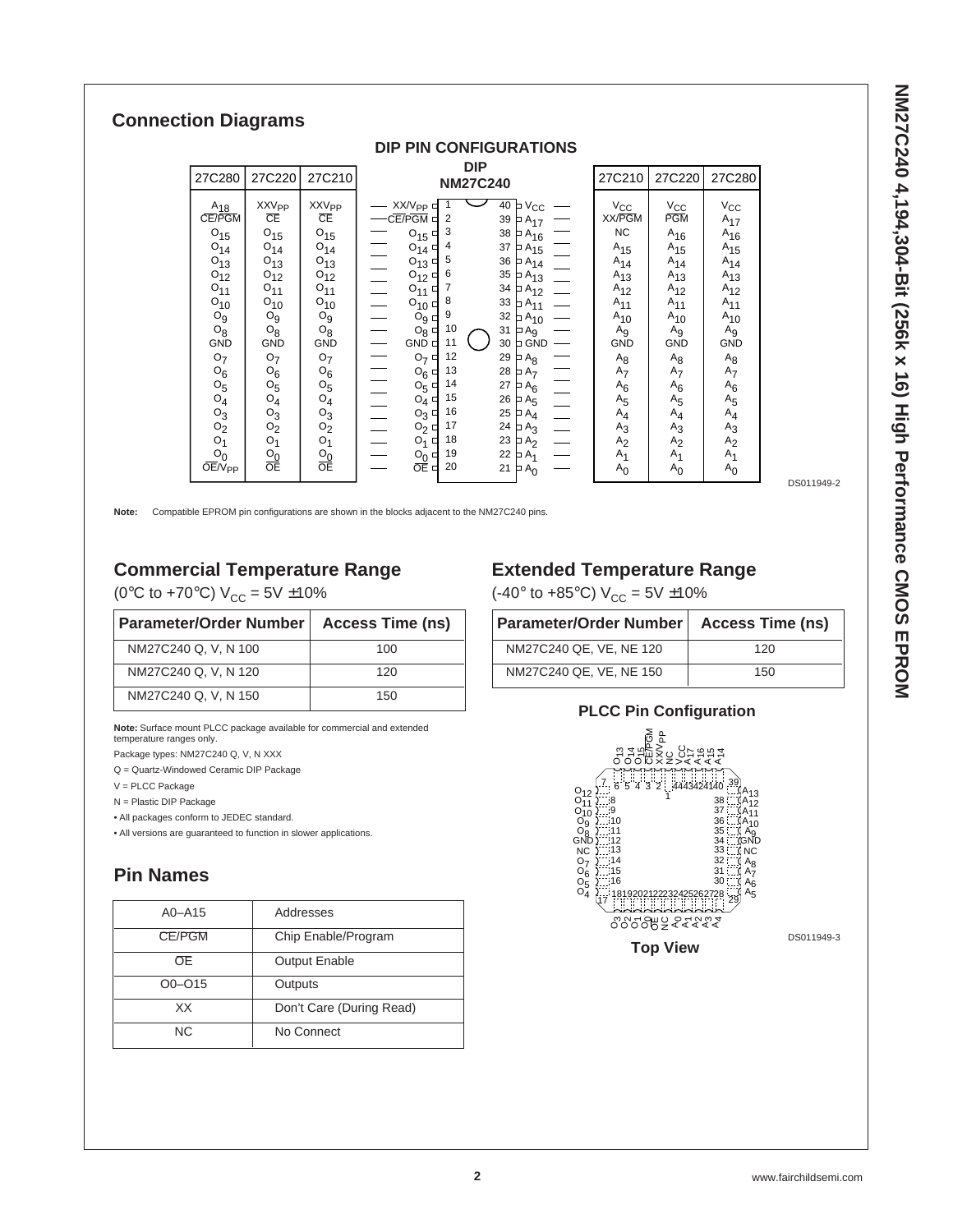## **Absolute Maximum Ratings** (Note 1)

| Storage Temperature                                              | -65 $\mathrm{^{\circ}C}$ to +150 $\mathrm{^{\circ}C}$ |
|------------------------------------------------------------------|-------------------------------------------------------|
| All Input Voltages except A9 with<br>Respect to Ground (Note 10) | $-0.6V$ to $+7V$                                      |
| $V_{\text{pp}}$ and A9 with<br><b>Respect to Ground</b>          | $-0.6V$ to $+14V$                                     |
| $V_{\rm CC}$ Supply Voltage with<br><b>Respect to Ground</b>     | $-0.6V$ to $+7V$                                      |
| <b>FSD Protection</b>                                            | >2000V                                                |
| All Output Voltages with Respect<br>to Ground (Note 10)          | $V_{\text{cc}}$ + 1.0V to GND - 0.6V                  |

## **Operating Range**

| Range      | <b>Temperature</b>                  | $V_{\rm CC}$ | <b>Tolerance</b> |
|------------|-------------------------------------|--------------|------------------|
| Commercial | $0^{\circ}$ C to +70 $^{\circ}$ C   | $+5V$        | ±10%             |
| Industrial | -40V $\degree$ C to +85 $\degree$ C | $+5V$        | ±10%             |

## **DC Read Characteristics** Over Operating Range with  $V_{PP} = V_{CC}$

| <b>Symbol</b>   | <b>Parameter</b>                       | <b>Conditions</b>                                            |           |        | <b>Max</b>   | <b>Units</b>   |
|-----------------|----------------------------------------|--------------------------------------------------------------|-----------|--------|--------------|----------------|
| $V_{IL}$        | Input Low Level                        |                                                              |           | $-0.5$ | 0.8          | $\vee$         |
| $V_{\text{IH}}$ | Input High Level                       |                                                              |           |        | $V_{CC} + 1$ | $\vee$         |
| $V_{OL}$        | <b>Output Low Voltage</b>              | $I_{\Omega}$ = 2.1 mA                                        |           |        | 0.4          | $\vee$         |
| $V_{OH}$        | Output High Voltage                    | $I_{OH} = -2.5$ mA                                           |           | 3.5    |              | $\vee$         |
| $I_{SB1}$       | V <sub>CC</sub> Standby Current (CMOS) | $\overline{CE}$ = V <sub>CC</sub> ±0.3V                      |           |        | 100          | μA             |
| $I_{SB2}$       | V <sub>CC</sub> Standby Current (TTL)  | $\overline{CE} = V_{\text{IH}}$                              |           |        | 1            | m <sub>A</sub> |
| $I_{\rm CC}$    | V <sub>CC</sub> Active Current         | $\overline{CE} = \overline{OE} = V_{\text{II}}$ , I/O = 0 mA | $f=5$ MHz |        | 40           | m <sub>A</sub> |
| $I_{PP}$        | V <sub>PP</sub> Supply Current         | $V_{PP} = V_{CC}$                                            |           |        | 10           | μA             |
| Ιų.             | Input Load Current                     | $V_{IN}$ = 5.5V or GND                                       |           | $-1$   | 1            | μA             |
| $I_{LO}$        | Output Leakage Current                 | $V_{OIII}$ = 5.5V or GND                                     |           | $-10$  | 10           | μA             |

# **AC Read Characteristics** Over Operating Range with V<sub>PP</sub> = V<sub>CC</sub>

| <b>Symbol</b>     | <b>Parameter</b>                                                 |          | 100        |          | 120        | 150      |            | <b>Units</b> |
|-------------------|------------------------------------------------------------------|----------|------------|----------|------------|----------|------------|--------------|
|                   |                                                                  | Min      | <b>Max</b> | Min      | <b>Max</b> | Min      | <b>Max</b> |              |
| $t_{ACC}$         | Address to Output Delay                                          |          | 100        |          | 120        |          | 150        | ns           |
| $t_{CE}$          | CE to Output Delay                                               |          | 100        |          | 120        |          | 150        |              |
| $t_{OE}$          | OE to Output Delay                                               |          | 50         |          | 50         |          | 50         |              |
| $t_{DE}$ (Note 2) | Output Disable to Output Float                                   |          | 35         |          | 35         |          | 45         |              |
| $t_{OH}$ (Note 2) | Output Hold from Addresses CE or<br>OE, Whichever Occurred First | $\Omega$ |            | $\Omega$ |            | $\Omega$ |            |              |

## **Capacitance**  $T_A = +25^\circ C$ ,  $f = 1$  MHz (Note 2)

| <b>Symbol</b> | <b>Parameter</b>          | <b>Conditions</b>     | Typ | <b>Max</b> | <b>Units</b> |
|---------------|---------------------------|-----------------------|-----|------------|--------------|
| ᅛ៲៷           | Input Capacitance         | $V_{IN} = 0V$         | 12  | 20         | рF           |
| ৸∩∪           | <b>Output Capacitance</b> | $V_{\text{OUT}} = 0V$ | 13  | 20         | рF           |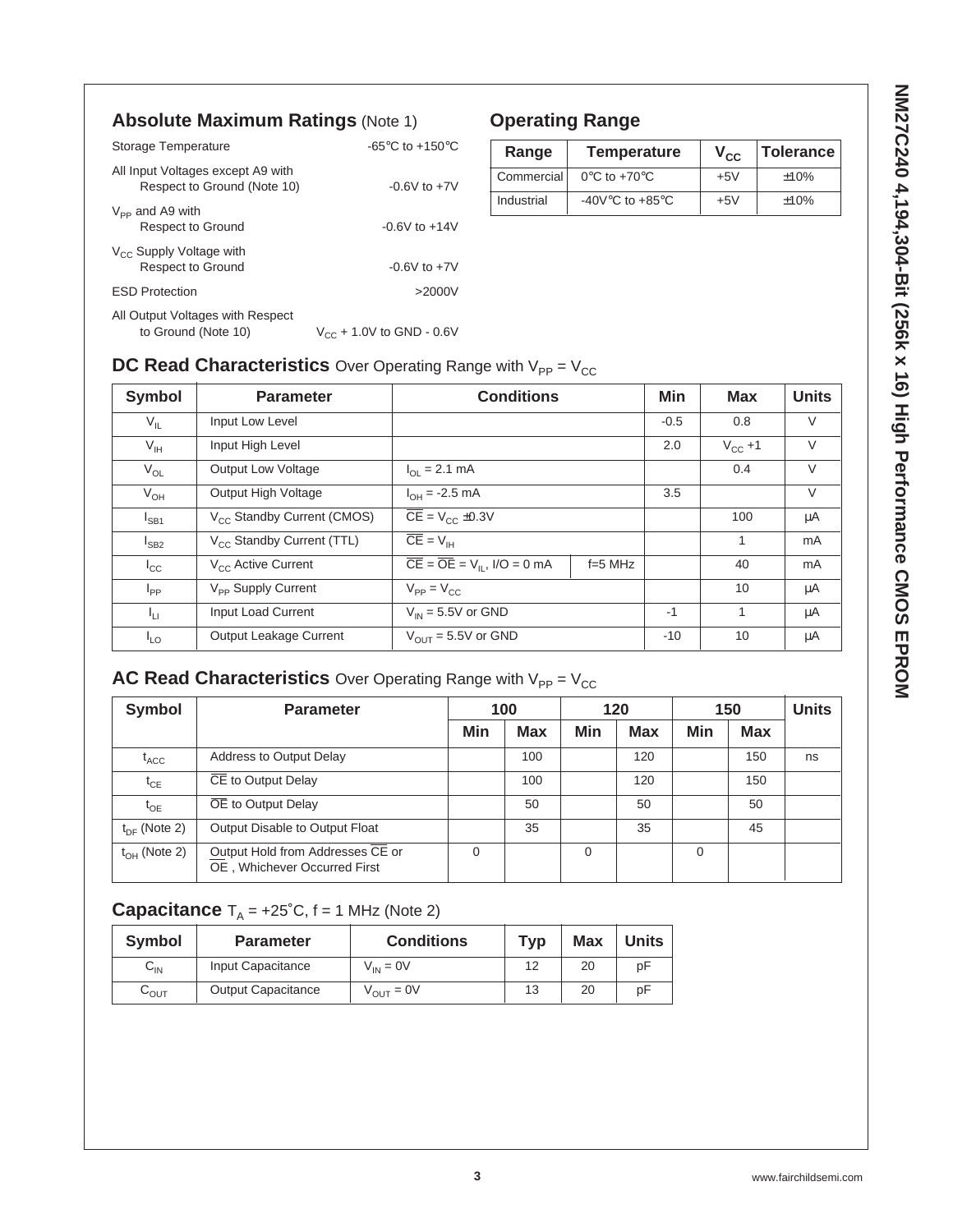## **AC Test Conditions**

| Output Load                        | 1 TTL Gate and $C_1 = 100$ pF (Note 8) |
|------------------------------------|----------------------------------------|
| Input Rise and Fall Times          | $\leq$ 5 ns                            |
| Input Pulse Levels                 | 0.45V to 2.4V                          |
| Timing Measurement Reference Level |                                        |
| Inputs                             | 0.8V and 2V                            |
| Outputs                            | 0.8V and 2V                            |

## **AC Waveforms** (Notes 6, 7) (Note 9)



Note 1: Stresses above those listed under "Absolute Maximum Ratings" may cause permanent damage to the device. This is a stress rating only and functional operation of the device at these or any other conditions above those indicated in the operational sections of this specification is not implied. Exposure to absolute maximum rating conditions for extended periods may affect device reliability.

**Note 2:** This parameter is only sampled and is not 100% tested.

**Note 3:**  $\overline{OE}$  may be delayed up to t<sub>ACC</sub> -t<sub>OE</sub> after the falling edge of  $\overline{CE}$  without impacting t<sub>ACC</sub>.

**Note 4:** The  $t_{DE}$  and  $t_{CE}$  compare level is determined as follows:

High to TRI-STATE<sup>®</sup>, the measured  $V_{OH1}$  (DC) - 0.10V; Low to TRI-STATE, the measured  $V_{OL1}$  (DC) + 0.10V.

**Note 5:** TRI-STATE may be attained using OE or CE .

Note 6: The power switching characteristics of EPROMs require careful device decoupling. It is recommended that at least a 0.1 µF ceramic capacitor be used on every device between  $V_{CC}$  and GND.

**Note 7:** The outputs must be restricted to  $V_{CC}$  + 1.0V to avoid latch-up and device damage.

**Note 8:** 1 TTL Gate:  $I_{OL} = 1.6$  mA,  $I_{OH} = -400 \mu A$ .  $C_L$ : 100 pF includes fixture capacitance.

**Note 9:** V<sub>PP</sub> may be connected to V<sub>CC</sub> except during programming.

**Note 10:** Inputs and outputs can undershoot to -2.0V for 20 ns Max.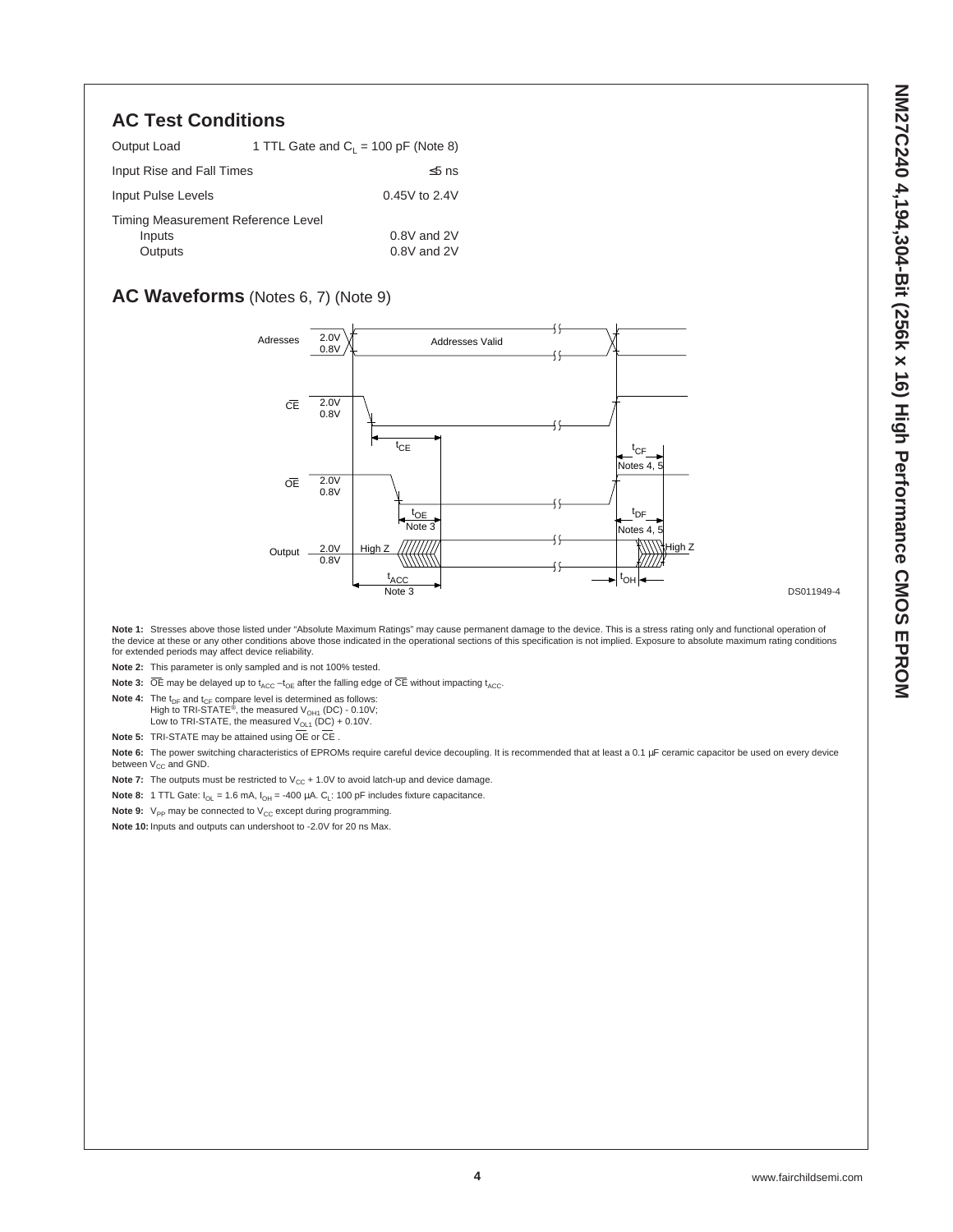| <b>Symbol</b>           | <b>Parameter</b>                                        | <b>Conditions</b>                                    | Min          | <b>Typ</b> | <b>Max</b> | <b>Units</b> |
|-------------------------|---------------------------------------------------------|------------------------------------------------------|--------------|------------|------------|--------------|
| $t_{AS}$                | <b>Address Setup Time</b>                               |                                                      | 1            |            |            | μs           |
| $t_{\text{OES}}$        | OE Setup Time                                           |                                                      | $\mathbf{1}$ |            |            | $\mu s$      |
| $t_{DS}$                | Data Setup Time                                         |                                                      | $\mathbf{1}$ |            | 2.4        | μs           |
| $t_{VPS}$               | V <sub>PP</sub> Setup Time                              |                                                      | $\mathbf{1}$ |            |            | $\mu s$      |
| $t_{VCS}$               | $V_{CC}$ Setup Time                                     |                                                      | 1            |            |            | $\mu s$      |
| $t_{AH}$                | Address Hold Time                                       |                                                      | $\mathbf 0$  |            |            | μs           |
| $t_{DH}$                | Data Hold Time                                          |                                                      | $\mathbf{1}$ |            |            | $\mu s$      |
| $t_{DF}$                | Output Enable to Output Float Delay                     | $\overline{\overline{\text{CE}}} = V_{\parallel L}$  | $\mathbf 0$  |            | 60         | ns           |
| $t_{PW}$                | Program Pulse Width                                     |                                                      | 45           | 50         | 105        | μs           |
| $t_{OE}$                | Data Valid from OE                                      | $\overline{CE} = V_{IL}$                             |              |            | 100        | ns           |
| $I_{PP}$                | V <sub>PP</sub> Supply Current during Programming Pulse | $\overline{CE} = V_{IL}$ , $\overline{PGM} = V_{IL}$ |              |            | 30         | mA           |
| $I_{\rm CC}$            | V <sub>CC</sub> Supply Current                          |                                                      |              |            | 30         | mA           |
| $\mathsf{T}_\mathsf{A}$ | <b>Temperature Ambient</b>                              |                                                      | 20           | 25         | 30         | $^{\circ}C$  |
| $V_{\rm CC}$            | Power Supply Voltage                                    |                                                      | 6.25         | 6.5        | 6.75       | $\vee$       |
| $V_{PP}$                | Programming Supply Voltage                              |                                                      | 12.5         | 12.75      | 13.0       | $\vee$       |
| $t_{FR}$                | Input Rise, Fall Time                                   |                                                      | 5            |            |            | ns           |
| $V_{IL}$                | Input Low Voltage                                       |                                                      |              | 0.0        | 0.45       | V            |
| V <sub>IH</sub>         | Input High Voltage                                      |                                                      | 2.4          | 4.0        |            | $\vee$       |
| $t_{IN}$                | Input Timing Reference Voltage                          |                                                      | 0.8          |            | 2.0        | $\vee$       |
| $t_{\text{OUT}}$        | Output Timing Reference Voltage                         |                                                      | 0.8          |            | 2.0        | V            |

### **Programming Waveforms** (Note 13)



DS011949-5

**Note 11:** Fairchild's standard product warranty applies only to devices programmed to specifications described herein.

Note 12: V<sub>CC</sub> must be applied simultaneously or before V<sub>PP</sub> and removed simultaneously or after V<sub>PP</sub>. The EPROM must not be inserted into or removed from a board with voltage applied to  $V_{PP}$  or  $V_{CC}$ .

Note 13: The maximum absolute allowable voltage which may be applied to the V<sub>PP</sub> pin during programming is 14V. Care must be taken when switching the V<sub>PP</sub> supply to prevent any overshoot from exceeding this 14V maximum specification. At least a 0.1  $\mu$ F capacitor is required across V<sub>PP</sub>, V<sub>CC</sub> to GND to suppress spurious voltage transients which may damage the device.

**Note 14:** During power up the CE/PGM pin must be brought high (≥V<sub>IH</sub>) either coincident with or before power is applied to V<sub>PP</sub>.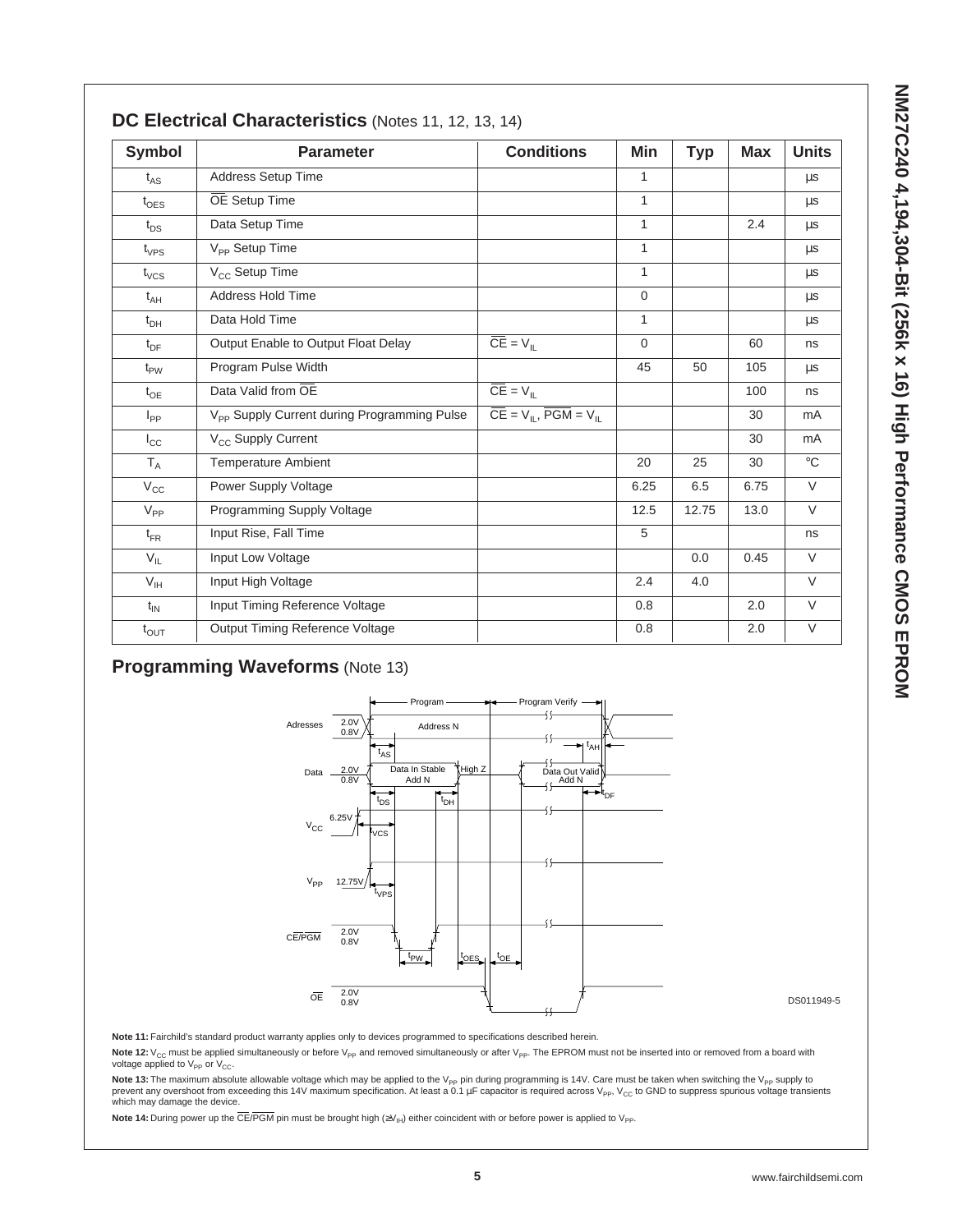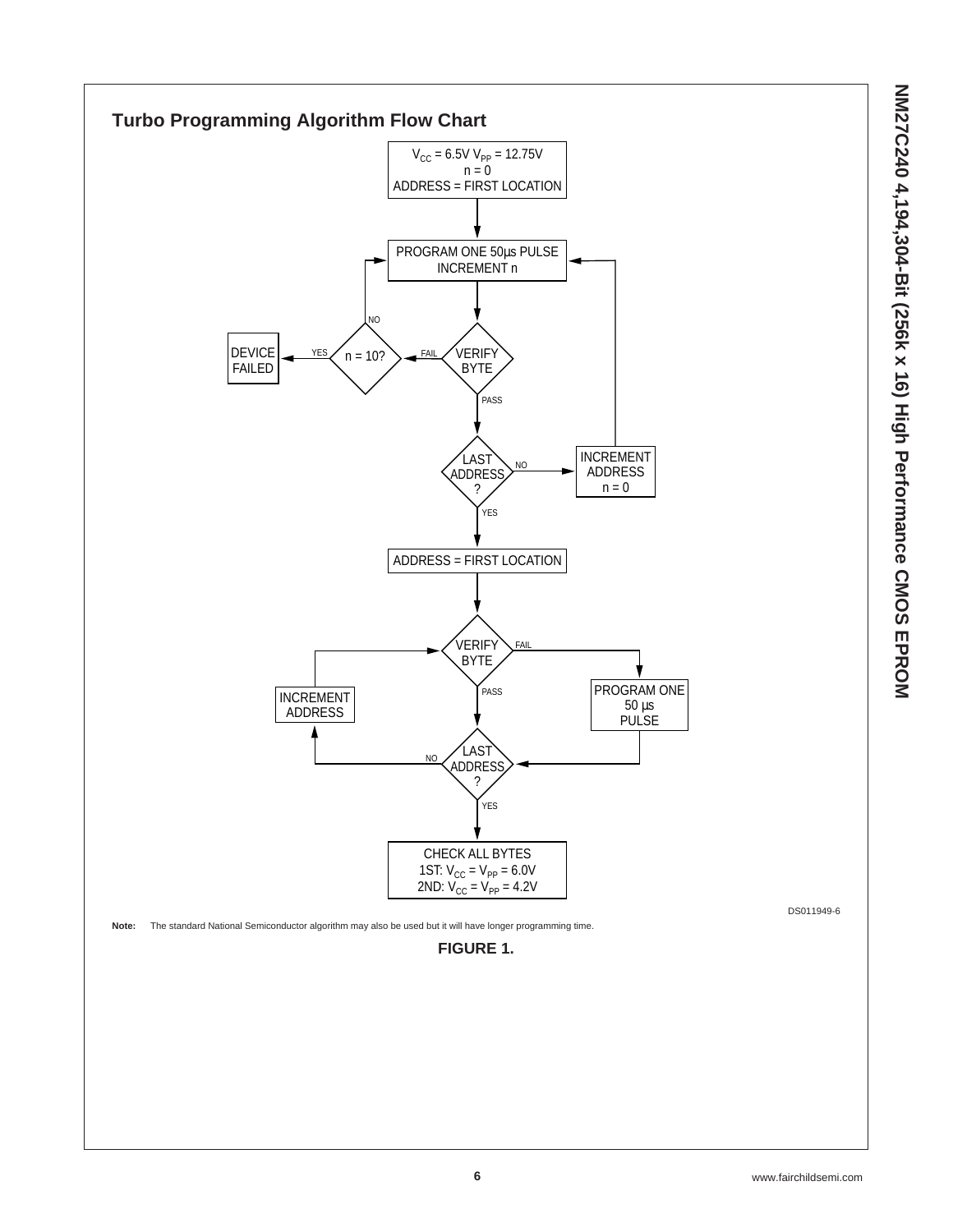## **Functional Description**

#### **DEVICE OPERATION**

The six modes of operation of the EPROM are listed in Table 1. It should be noted that all inputs for the six modes are at TTL levels. The power supplies required are  $V_{CC}$  and  $V_{PP}$ .  $V_{CC}$  power supply must be at 12.75V during the three programming modes, and must be at 5V in the other three modes. The  $V_{CC}$  power supply must be at 6.5V during the three programming modes, and at 5V in the other three modes.

#### **Mode Selection**

The modes of operation of the NM27C240 are listed in Table 1. A single 5V power supply is required in the read mode. All inputs are TTL levels except for  $V_{PP}$  and A9 for device signature.

| Mode                  | CE/<br><b>PGM</b> | <b>OE</b>       | $V_{PP}$ | $V_{\rm CC}$ | <b>Outputs</b>   |
|-----------------------|-------------------|-----------------|----------|--------------|------------------|
| Read                  | $V_{\parallel}$   | $V_{IL}$        | X        | 5.0V         | $D_{OUT}$        |
| <b>Output Disable</b> | X                 | $V_{IH}$        | X        | 5.0V         | High Z           |
| Standby               | $\vee_{\sf IH}$   | X               | X        | 5.0V         | High Z           |
| Programming           | $V_{IL}$          | $V_{\text{IH}}$ | 12.75V   | 6.25V        | $D_{IN}$         |
| Program<br>Verify     | $V_{IL}$          | $V_{IL}$        | 12.75V   | 6.25V        | $D_{\text{OUT}}$ |
| Program<br>Inhibit    | $V_{\vert H}$     | X               | 12.75V   | 6.25V        | High Z           |

**TABLE 1. Modes Selection**

**Note 15:**  $X$  can be  $V_{IL}$  or  $V_{IH}$ .

#### **Read Mode**

The EPROM has two control functions, both of which must be logically active in order to obtain data at the outputs. Chip Enable (CE) is the power control and should be used for selection. Output Enable (OE) is the output control and should be used to gate data to the output pins, independent of the device selection. Assuming that the addresses are stable, address access time  $(t_{ACC})$  is equal to the delay from  $\mathsf{CE}$  to output ( $\mathfrak{t}_{\mathsf{CE}}$ ). Data is available at the outputs  $t_{OF}$  after falling edge of  $OE$ , assuming that  $CE$  has been low and addresses have been stable for at least  $t_{\text{ACC}}$  -  $t_{\text{OE}}$ .

#### **Standby Mode**

The EPROM standby mode reduces the active power dissipation by over 99%, from 165 mW to 0.55 mW. The EPROM is placed in the standby mode by applying a CMOS high signal to the CE input. When in standby mode, the outputs are in a high impedance state, independent of the OE input.

#### **Output Disable**

The EPROM is placed in output disable by applying a TTL high signal to the OE input. When in output disable all circuitry is enabled, except the outputs are in a high impedance state (TRI-STATE).

#### **Output OR-Tying**

Because the EPROM is usually used in larger memory arrays, Fairchild has provided a 2-line control function that accommodates this use of multiple connections. The 2-line control function allows for:

- 1. the lowest possible memory power dissipation, and
- 2. the complete assurance that output bus contention will not occur.

To most efficiently use these two control lines, it is recommended that CE be decoded and used as the primary device selecting function, while OE be made a common connection to all devices in the array and connected to the READ line from the system control bus. This assures that all deselected memory devices are in their low power standby modes and that the output pins are active only when data is desired from a particular memory device.

#### **Programming**

**CAUTION:** Exceeding 14V on the V<sub>PP</sub> or A9 pin will damage the EPROM.

Initially, and after erasure, all bits of the EPROM are in the "1's" state. Data is introduced by selectively programming "0's" into the desired bit locations. Although only "0's" will be programmed, both "1's" and "0's" can be presented in the data word. The only way to change a "0" to a "1" is by ultraviolet light erasure.

The EPROM is in the programming mode when the  $V_{\text{pp}}$  power supply is at 12.75V and  $\overline{OE}$  is at  $V_{\text{H}}$ . It is required that at least a 0.1  $\mu$ F capacitor be placed across  $V_{PP}$ ,  $V_{CC}$  to ground to suppress spurious voltage transients which may damage the device. The data to be programmed is applied 16 bits in parallel to the data output pins. The levels required for the address and data inputs are TTL.

When the address and data are stable, and active low, TTL program pulse is applied to the PGM input. A program pulse must be applied at each address location to be programmed. The EPROM is programmed with the Turbo Programming Algorithm shown in Figure 1. Each Address is programmed with a series of 50 µs pulses until it verifies good, up to a maximum of 10 pulses. Most memory cells will program with a single 50  $\mu$ s pulse. (The standard National Semiconductor algorithm may also be used but it will have longer programming time.)

The EPROM must not be programmed with a DC signal applied to the PGM input.

Programming multiple EPROM in parallel with the same data can be easily accomplished due to the simplicity of the programming requirements. Like inputs of the parallel EPROM may be connected together when they are programmed with the same data. A low level TTL pulse applied to the PGM input programs the paralleled EPROM.

#### **Program Inhibit**

Programming multiple EPROM's in parallel with different data is also easily accomplished. Except for CE all like inputs (including OE and PGM) of the parallel EPROM may be common. A TTL low level program pulse applied to an EPROM's PGM input with CE at  $V_{II}$  and  $V_{PP}$  at 12.75V will program that EPROM. A TTL high level CE input inhibits the other EPROM's from being programmed.

#### **Program Verify**

A verify should be performed on the programmed bits to determine whether they were correctly programmed. The verify may be performed with  $V_{PP}$  at 12.75V.  $V_{PP}$  must be at  $V_{CC}$ , except during programming and program verify.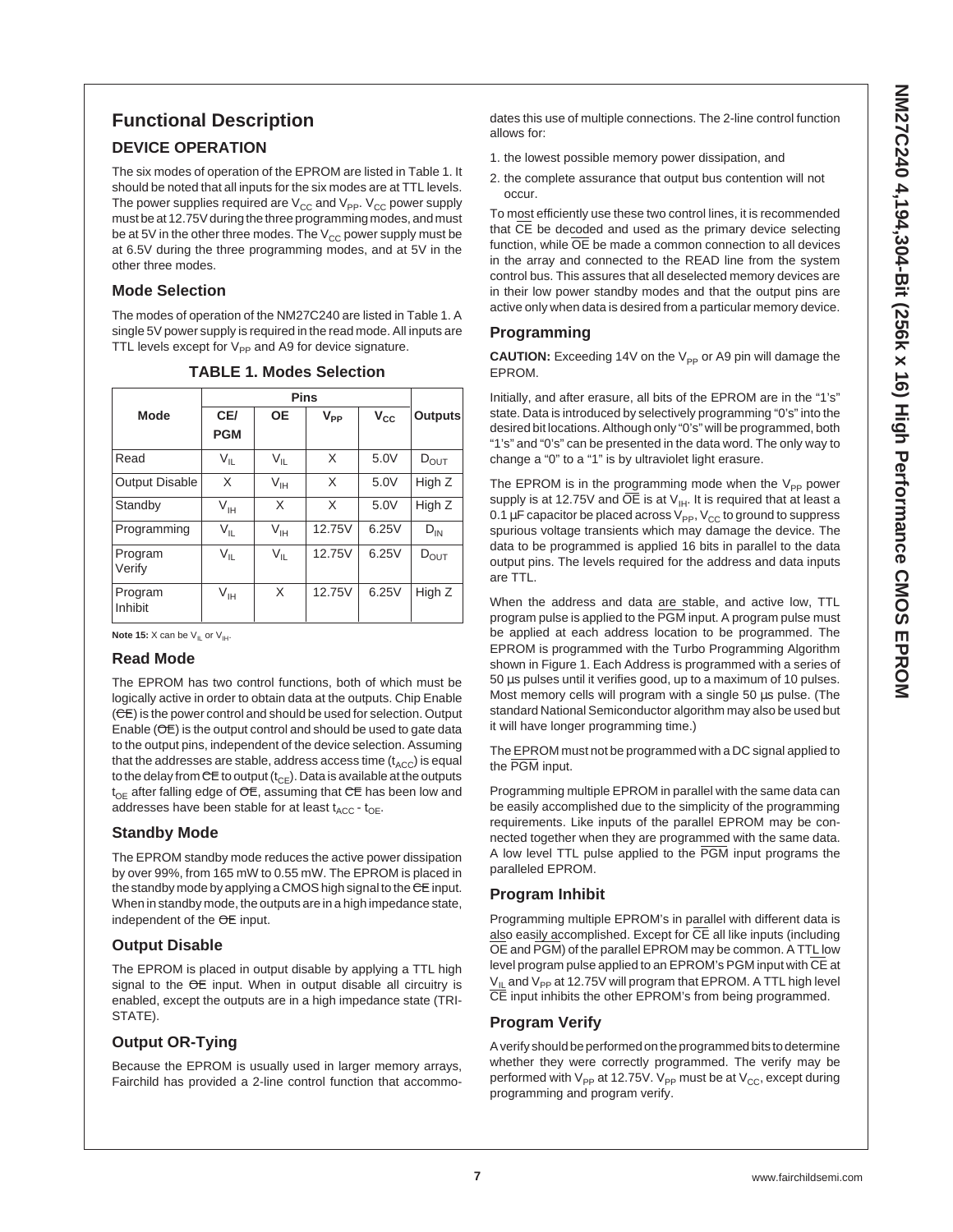## **Functional Description** (Continued)

#### **After Programming**

Opaque labels should be placed over the EPROM window to prevent unintentional erasure. Covering the window will also prevent temporary functional failure due to the generation of photo currents.

#### **Manufacturer's Identification Code**

The EPROM has a manufacturer's identification code to aid in programming. When the device is inserted in an EPROM programmer socket, the programmer reads the code and then automatically calls up the specific programming algorithm for the part. This automatic programming control is only possible with programmers which have the capability of reading the code.

The manufacturer's identification code, shown in Table 2, specifically identifies the manufacturer and device type. The code for the NM27C240 is "8FEE", where "8F" designates that it is made by Fairchild Semiconductor, and "EE" designates a 4 Megabit (256k x 16) part.

The code is accessed by applying  $12V \pm 0.5\%$  to address pin A9. Addresses A1–A8, A10–A15, and all control pins are held at  $V_{\text{II}}$ . Address pin A0 is held at  $V_{IL}$  for the manufacturer's code, and held at  $V_{\text{IH}}$  for the device code. The code is read on the lower eight data pins, O0–O7. Proper code access is only guaranteed at 25°C  $\pm 5^{\circ}$ C.

#### **Erasure Characteristics**

The erasure characteristics of the device are such that erasure begins to occur when exposed to light with wavelengths shorter than approximately 4000 Angstroms (Å). It should be noted that sunlight and certain types of fluorescent lamps have wavelengths in the 3000Å–4000Å range.

The recommended erasure procedure for the EPROM is exposure to short wave ultraviolet light which has a wavelength of 2537Å. The integrated dose (i.e., UV intensity x exposure time) for erasure should be minimum of 15W-sec/cm2.

The EPROM should be placed within 1 inch of the lamp tubes during erasure. Some lamps have a filter on their tubes which should be removed before erasure.

An erasure system should be calibrated periodically. The distance from lamp to device should be maintained at one inch. The erasure time increases as the square of the distance from the lamp (if distance is doubled the erasure time increases by factor of 4). Lamps lose intensity as they age. When a lamp is changed, the distance has changed, or the lamp has aged, the system should be checked to make sure full erasure is occurring. Incomplete erasure will cause symptoms that can be misleading. Programmers, components, and even system designs have been erroneously suspected when incomplete erasure was the problem.

#### **System Consideration**

The power switching characteristics of EPROMs require careful decoupling of the devices. The supply current,  $I_{CC}$ , has three segments that are of interest to the system designer: the standby current level, the active current level, and the transient current peaks that are produced by voltage transitions on input pins. The magnitude of these transient current peaks is dependent on the output capacitance loading of the device. The associated  $V_{CC}$ transient voltage peaks can be suppressed by properly selected decoupling capacitors. It is recommended that at least a  $0.1 \mu F$ ceramic capacitor be used on every device between  $V_{CC}$  and GND. This should be a high frequency capacitor of low inherent inductance. In addition, at least a 4.7 µF bulk electrolytic capacitor should be used between  $V_{CC}$  and GND for each eight devices. The bulk capacitor should be located near where the power supply is connected to the array. The purpose of the bulk capacitor is to overcome the voltage drop caused by the inductive effects of the PC board traces.

| <b>Pins</b>       | A0<br>(21)   | Α9<br>(31) | 07<br>(12) | Ο6<br>(13) | <b>O5</b><br>(14) | O <sub>4</sub><br>(15) | <b>O3</b><br>(16) | Ο2<br>(17) | 01<br>(18) | O0<br>(19) | Hex<br><b>Data</b> |
|-------------------|--------------|------------|------------|------------|-------------------|------------------------|-------------------|------------|------------|------------|--------------------|
| Manufacturer Code | $V_{IL}$     | 12V        |            |            |                   | 0                      |                   |            |            |            | 8F                 |
| Device Code       | $V_{\sf IH}$ | 12V        |            |            |                   | 0                      |                   |            |            |            | EE                 |

**TABLE 2. Manufacturer's Identification Code**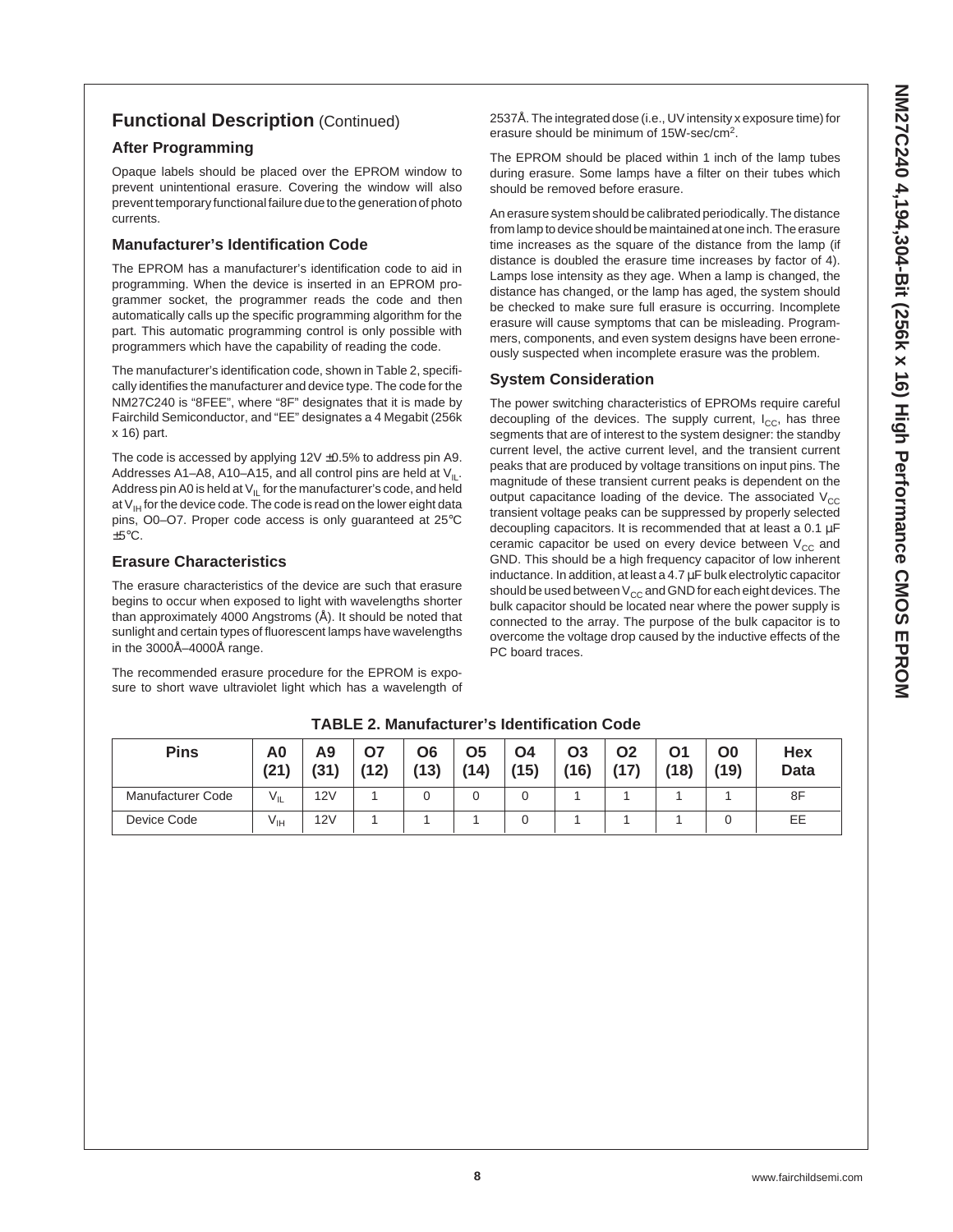